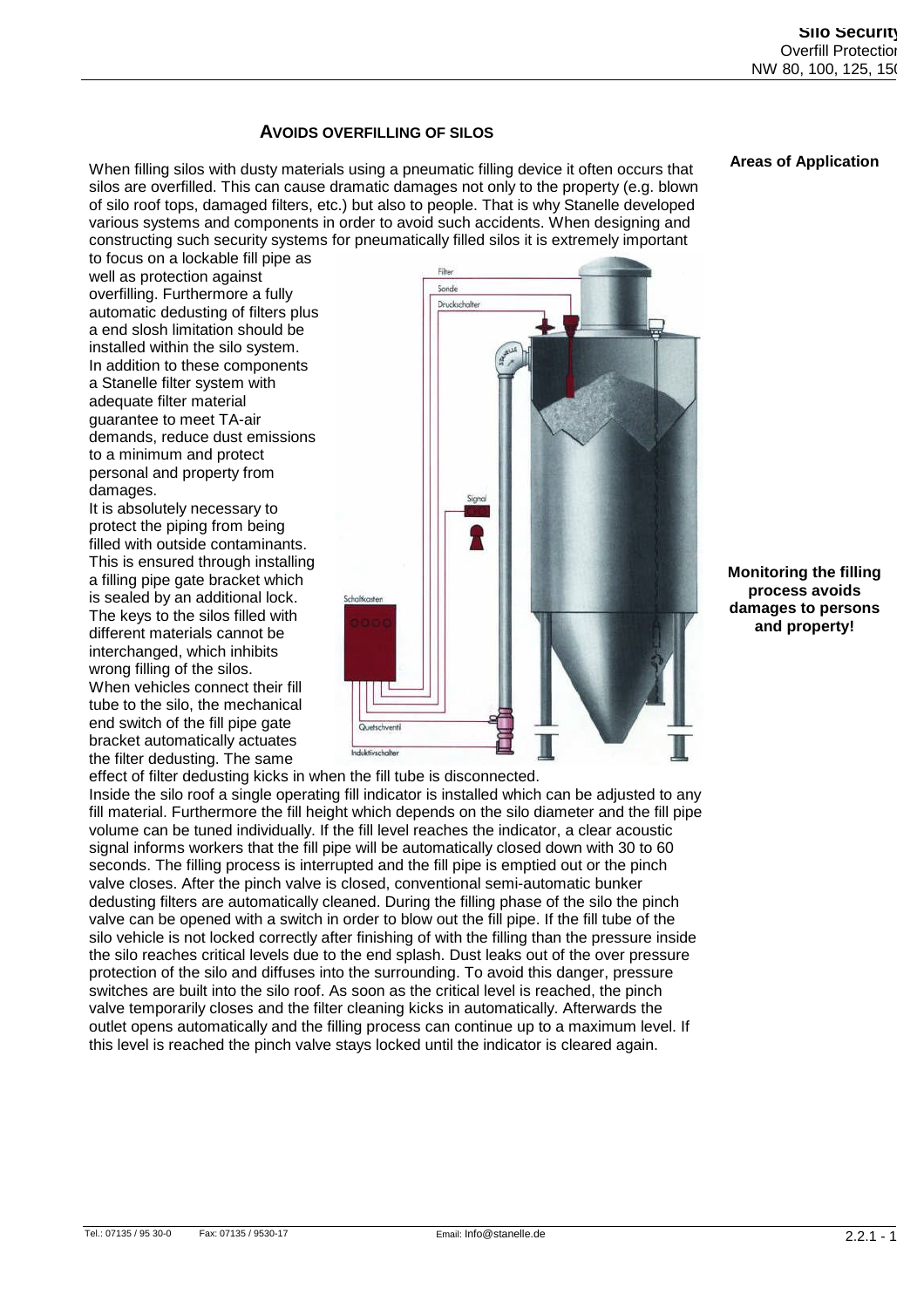#### **Details / Explanation Component I**

#### 1 control panel made of steel plates with built in electronics, signal-lamp "green" indicating "operating status" signal-lamp "red" indicating "silo is full" signal-lamp "white" indicating pinch valve opened volume of acoustic signal horn about 90 dB (A) and pressure switch, Connection voltage 220/380 V 50 Hz

1 Pinch valve with fixed clutch and 3/2-ways-magnet outlet 220 V 50 Hz, cover for magnet outlet and operating sign

1 m long cable sensor for cement or similar materials without electronic wiring and installation.

#### **Accessory 1:**

**Segment I**

External signal-lamp "green" and "red" with horn and bracket to mount to the fill pipe.

#### **Accessory 2:**

Bracket to mount the control box on top the fill pipe

The "green" and "white" signal-lamp indicate that the silo system is in operation mode and ready to be filled. As soon as the critical fill level is reached, the cable sensor responses, the signal-lamp switches to "red" and the horn resounds for 10 seconds. The fill process ends and the fill pipe is blown out. After additional 30 to 60 seconds (adjustable) the pinch valve closes automatically ("white" signal-lamp goes out) and stays closed until the cable sensor is not fully covered with material anymore.

**Functionality Component I**

A pressure switch guarantees the possibility to open the pinch valve after the cable sensor has responded. **Emergency Opener**

**The activation of the pressure switch can cause damage to the silo due to overfilling.The"green"signal-lamp goes out and therefore indicates that the silo system is not ready to operate, whereas the fill pipe can still be blown out in the meantime.**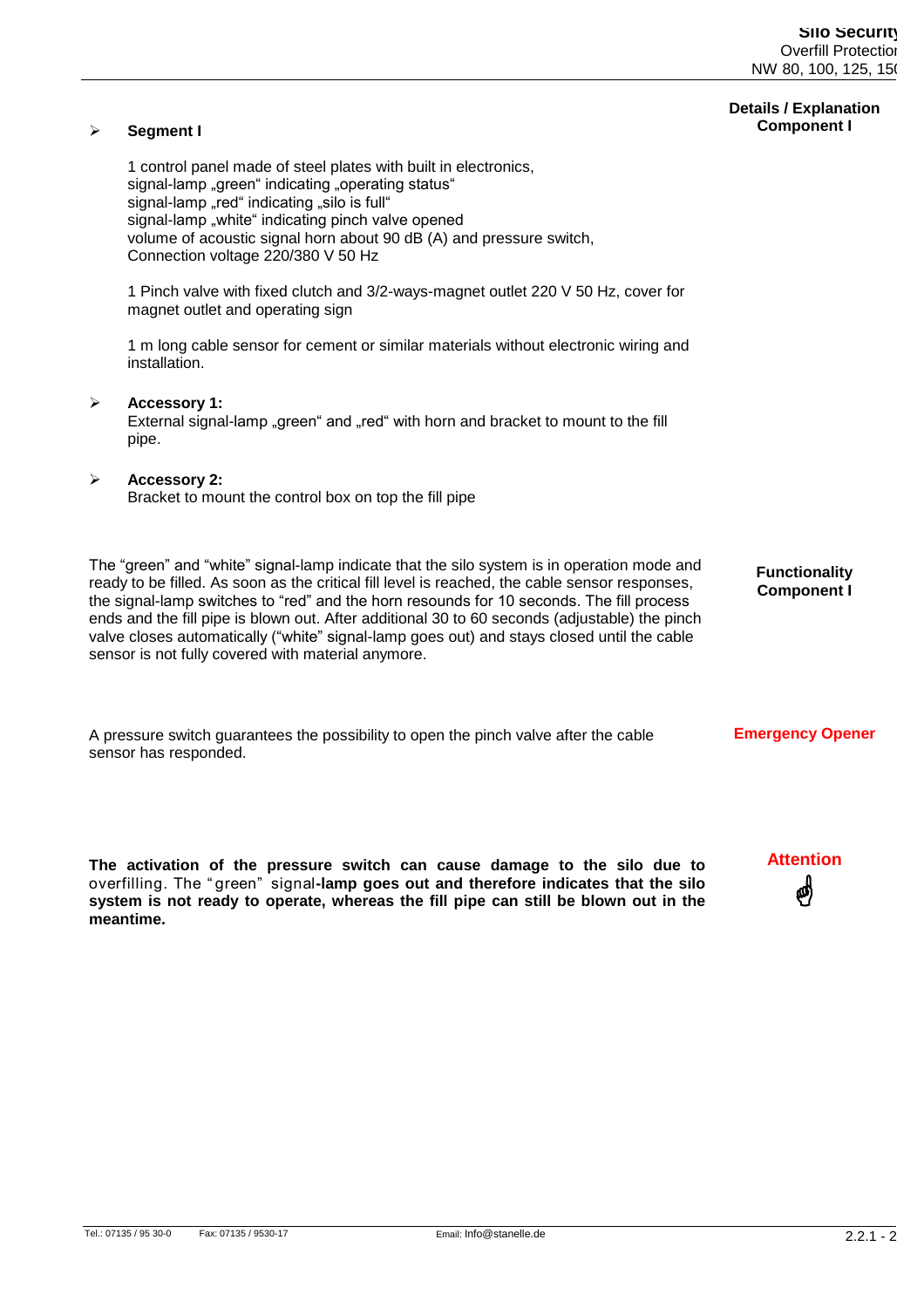# **Details / Explanation Component II**

# **Component II**

# **Fully automatic filter control**

to dedust the filter clothes and filter cartridges using the fill pipe gate bracket mounted to the pinch valve.

# **"Fullyautomatic"variant**

When fill tubes are connected or disconnected, the mechanical end switch of the fill pipe gate bracket automatically actuates the filter dedusting. This guarantees that filter clothes and filter cartridges are cleaned before and after every filling process and a damage to the filter cake caused by humidity is prevented.

**Functionality Component II**

#### **Component III**

**"Finalsplashlimitation"** through pressure switch, only in connection with the filter control. When pressure increases, the pressure switch closes the pinch valve temporarily and filter clothes and filter cartridges are dedusted. The pinch valve opens after 30 seconds again and the fill pipe can be fully blown out or the next filling process can begin.

The installation of this component only makes sense combined with component II. Through a pressure sensor mounted to the silo roof the pinch valve closes automatically when critical levels are reached and the filter is dedusted automatically. The final splash limitation inhibits any damage to the silo in case of too much inflow of air during the filling process or insufficient maintenance of the filter. If the final splash limitation kicks in too often during the filling process than the conveying air pressure has to be lower; if necessary filter clothes or filter cartridges have to be replaced.

### **Details / Explanation Component III**

**Functionality Component III**

Tel.: 07135 / 95 30-0 Fax: 07135 / 9530-17 Email: Info@stanelle.de 2.2.1 - 3